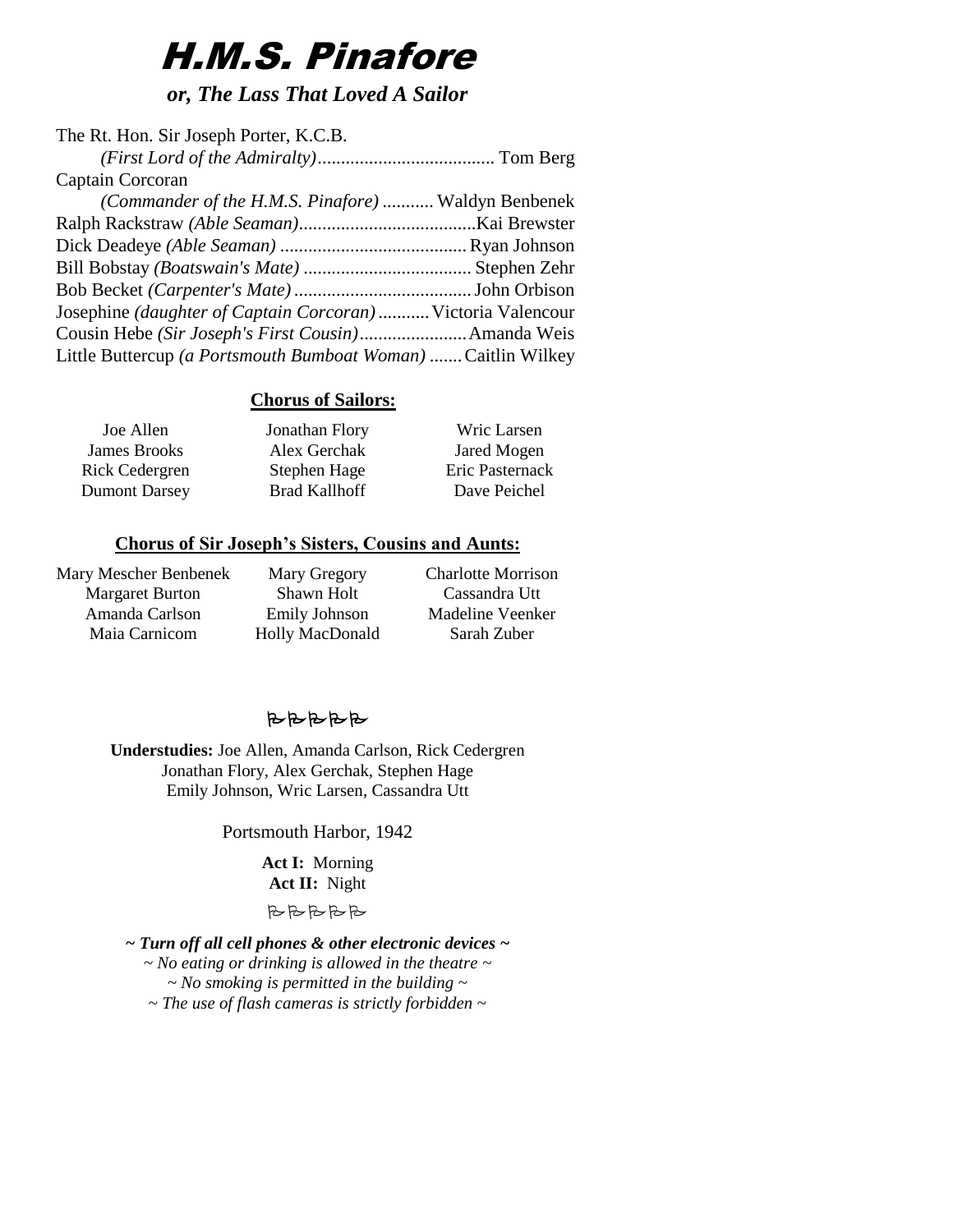### **DIRECTOR'S NOTE**

*H.M.S. Pinafore* was Gilbert & Sullivan's first full-length hit, opening in 1878. It has remained, with *Mikado* and *Pirates*, among the "big three" of the G&S canon, continually in performance by groups ranging from professional companies to elementary schools. Its story manages to be sweetly romantic while tying logical (and mathematical) granny knots. Half the fun is rolling along with the rapidly rising level of implausibility. Don't ask how old Little Buttercup is supposed to be. Don't even think it.

As originally staged, the work had a contemporary setting. Over the years, the GSVLOC has mounted three productions of *Pinafore*, the first an homage based closely on photos and engravings of the original. Our second was a *very* contemporary 'Love Boat' setting. This, our third, is set on a World War II battleship. For a gaggle of blitz-wearied "sisters and cousins and aunts," a jaunt down to Portsmouth is a jolly distraction, and aiding young love an added treat. So grab your gas mask and your ration book and join us on the *H.M.S. Pinafore*.

### **SYNOPSIS**

**Act I:** After the chorus of sailors aboard *H.M.S. Pinafore* introduce themselves in song, Little Buttercup comes aboard, to sell provisions to the ship's company. Ralph (pronounced "Rafe") Rackstraw enters and tells his fellow sailors of his love for the Captain's daughter Josephine. She is supposed to marry Sir Joseph Porter, the First Lord of the Admiralty, who is due to arrrive this day (along with his accompanying gaggle of sisters, cousins, and aunts). Josephine tells her father, Captain Corcoran, that she has had the misfortune to fall in love with a common sailor (Ralph, of course). Being dutiful and proud, however, she will keep her feelings to herself and marry Sir Joseph. Even after meeting Sir Joseph and finding him pompous and boring, she still has the fortitude to spurn poor Ralph when he confesses his love. Rejected, Ralph is set on suicide, but is interrupted in the nick of time by a repentant Josephine. They plan their elopement, encouraged by Sir Joseph's relatives and the sailors – all but Dick Deadeye, who tries in vain to discourage the union.

Act II: The act opens with a worried Captain Corcoran musing on the problems of his daughter and Sir Joseph. Little Buttercup hints to him of mysterious changes to come. When Sir Joseph expresses displeasure at Josephine's coolness, the Captain suggests that she is probably holding aloof because of the difference in rank between a captain's daughter and Sir Joseph. Josephine's soliloquy, however, shows that she's debating about giving up her wealthy home to live in poverty with a lowly sailor. Sir Joseph and her father appear at this critical moment to tell her that "love levels all ranks," which she takes as encouragement about Ralph. Thanks to a warning from Dick Deadeye about the planned elopement, the Captain is ready when Ralph and Josephine begin to leave the ship. Sir Joseph, shocked by the Captain's use of the "big, big D" word, banishes him to his cabin, and sends Ralph off to the brig in chains. Buttercup steps forward with an improbable tale of babies switched in infancy, and the resulting new identities produce three happy couples united in matrimony!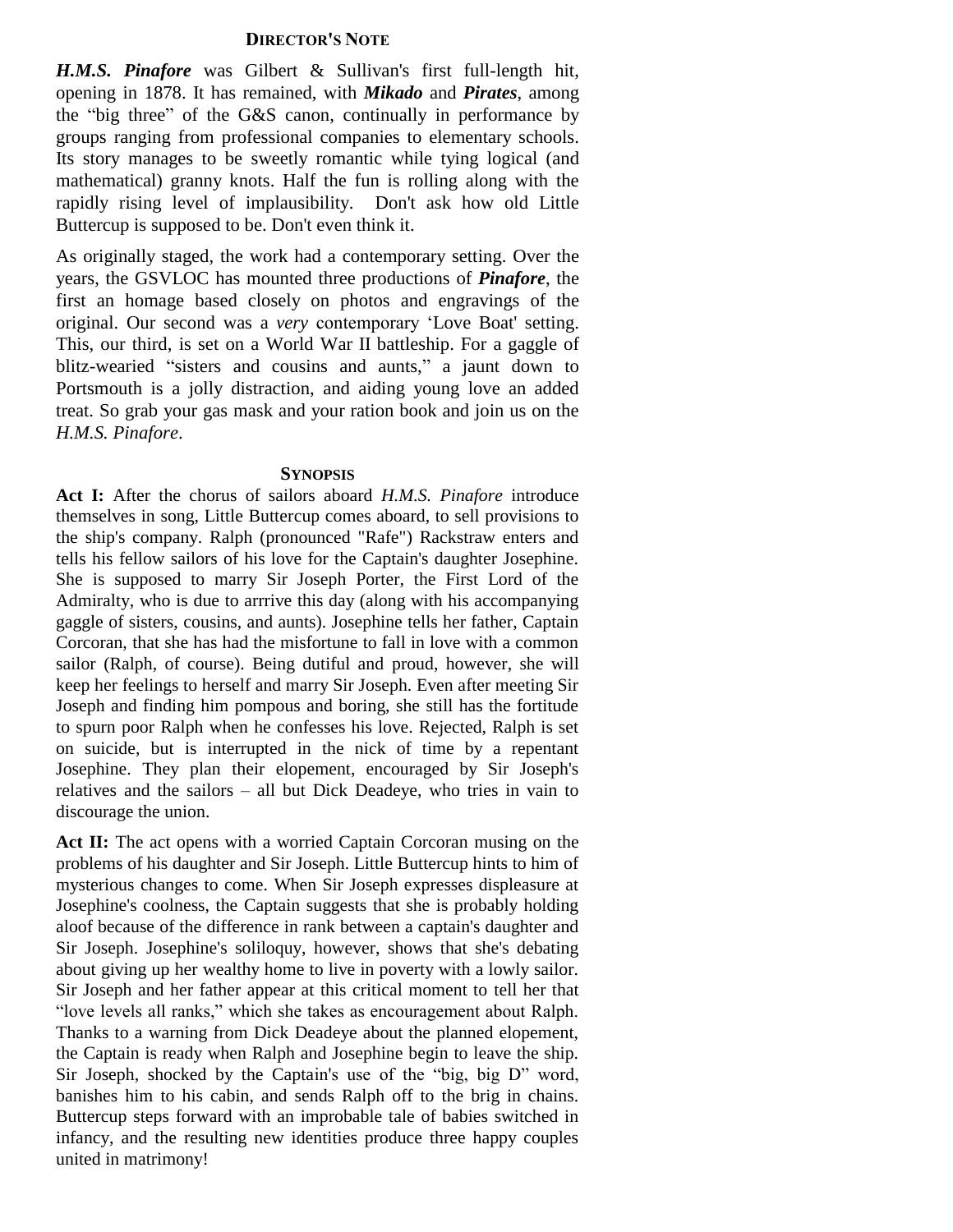# **PRODUCTION STAFF**

| Ross Gallup, Malka Key, Jack Kravik, Dean Laurance                         |
|----------------------------------------------------------------------------|
| Richard Rames, Larry Rostad, Felix Aguilar Tomlinson, and cast members     |
|                                                                            |
|                                                                            |
|                                                                            |
|                                                                            |
|                                                                            |
|                                                                            |
|                                                                            |
|                                                                            |
|                                                                            |
|                                                                            |
|                                                                            |
|                                                                            |
| Ticket Helpers David Morison, Fred Morrison, Eric Pasternack, Holly Windle |
|                                                                            |
|                                                                            |

## *The Board:*

# **ORCHESTRA**

| Amy Atzel, Eva Zorn, Kate Kelly, Mary Hanson, Derick Rehurek   |
|----------------------------------------------------------------|
| Karen Kozak, Linda Reutz, Dan Sadoff, Kate Jones, Janelle Lanz |
|                                                                |
| Lorine Menzhuber, Nancy Birth, Betsy Lofgren                   |
|                                                                |
| Chris Chelgren, Teresa Mager, Laura Bidgood                    |
|                                                                |
| Katherine Canon, Jesse Berndt, Adam Stiber                     |
|                                                                |
|                                                                |
| Kathleen Spehar, Alyssa Griggs                                 |
|                                                                |
|                                                                |
|                                                                |
|                                                                |
| Michael Engh, Chris Hahn, Bob Olsen                            |
|                                                                |
|                                                                |
| Sarah Cooke, Nathanael Engh                                    |
|                                                                |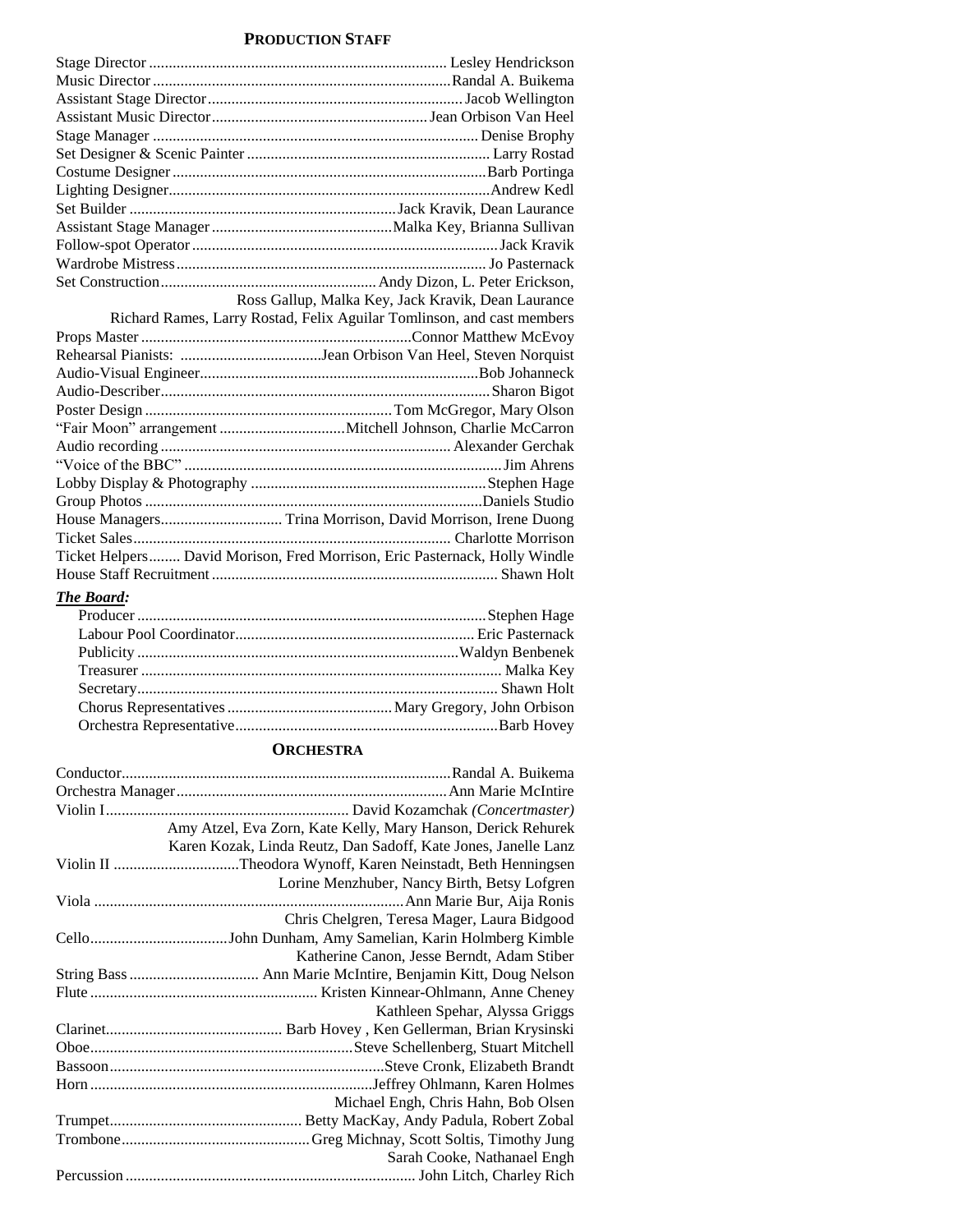# **Act I:**

| <b>Buttercup's wares:</b>                                                           |
|-------------------------------------------------------------------------------------|
| <i>jacky</i> - twists of tobacco soaked in rum (for chewing)                        |
| I've <i>treacle</i> and toffee - molasses, or a similar syrup                       |
| soft tommy - a kind of bread                                                        |
| chicken and <i>conies</i> - wild rabbits                                            |
| pretty <i>polonies</i> - smoked sausages named, like the sandwich meat, after       |
| Bologna, the Italian town where they were first made                                |
| reddest beauty in all <b>Spithead</b> - body of water off Portsmouth                |
| Dick Deadeye, Bill Bobstay (boatswain) - the last names of these sailors            |
| refer to parts of a ship's ropes or rigging                                         |
| to do her menial's duty - to be her humble servant                                  |
| foremast hands - those sailors who serve "before the mast" (those below             |
| the rank of officer) [see Quarter-deck]                                             |
| <i>quarter-deck</i> - the deck to the aft of the mainmast where only                |
| commissioned officers may promenade                                                 |
| ship a selvagee - a hank of rope yarn made into a strap or sling                    |
| he would commit solecisms that society would never pardon - gaffes, or              |
| breaches of etiquette                                                               |
| Sir Joseph Porter, K.C.B. - Knight Commander of the (Order of the) Bath             |
| (high honor)                                                                        |
| bang the loud <i>nine-pounders</i> go - the smallest of the battery of the          |
| cannons carried on Royal Navy ships (which also include 18 and 32-                  |
| pounders)                                                                           |
| <b>pocket borough</b> - refers to a parliamentary seat controlled by a single       |
| individual (usually wealthy landowner); these seats were abolished by               |
| the Great Reform Act of 1832                                                        |
| grog - rum diluted with water (from the nickname of the Admiral who                 |
| began the custom of issuing the drink to sailors, "Old Grog," so called             |
| for the grogram cloak he usually wore)                                              |
| <b>British tar</b> - slang for sailor                                               |
| <b>Cimmerian darkness</b> - according to Homer's Odyssey, the Cimmerians            |
| lived in a land where the sun never shines                                          |
| I am but a living <i>ganglion</i> of irreconcilable antagonisms - a bundle of       |
| nerves                                                                              |
|                                                                                     |
| Act II:                                                                             |
| <i>either at sixes or at sevens</i> - to be "at sixes and sevens" is to be confused |
| <b>bumboat</b> woman - boat used to peddle provisions to ships in port              |
| storks turn out to be but logs; bulls are but inflated frogs - references to        |
| Aesop's fables                                                                      |
| turbot is ambitious brill - kinds of fish, turbot being preferred                   |
| gild the <i>farthing</i> - lowest denomination of British coin at the time          |
| the prospect is <b>Elysian</b> - in Greek mythology, Elysian fields were the        |
| home of the blessed                                                                 |
| cat-o'-nine-tails - (or simply "the cat") - a whip with nine knotted lashes         |
| used for punishment                                                                 |
| fo'c'sle - short for "forecastle," the forward part of the ship, usually            |
| containing the crew's quarters                                                      |
| no <i>telephone</i> - the first telephone transmission was in 1876, and the first   |
| London exchange opened in June of 1878, a month after <i>Pinafore</i> did           |
| Go, <i>ribald</i> , get you hence - a vulgar person using coarse language           |
| to your cabin with <i>celerity</i> - haste                                          |
| the consequence of ill-advised <i>asperity</i> - harshness of manner; ill temper    |
| I <i>practiced baby-farming</i> - took in foster children                           |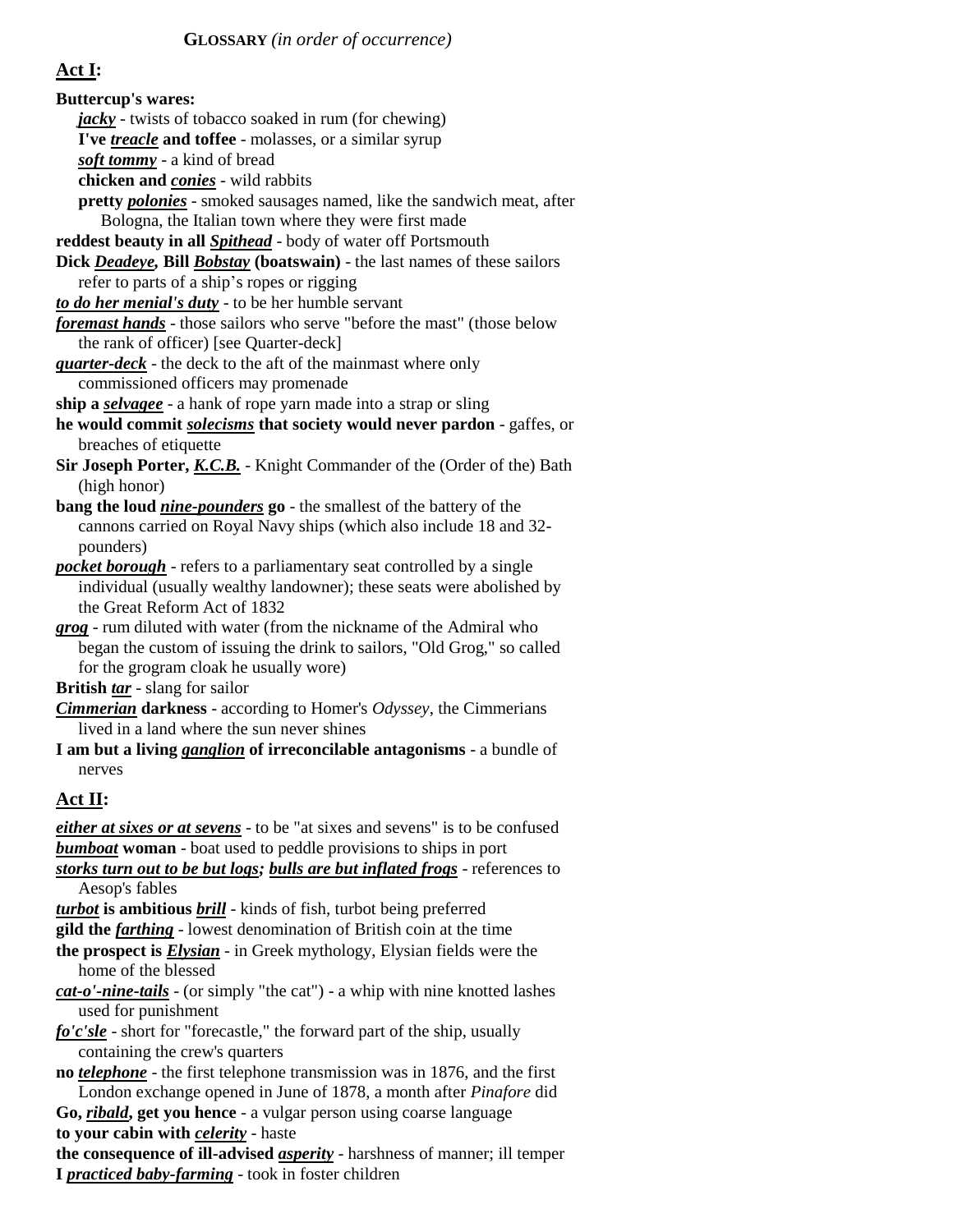### **CONTRIBUTORS**

### **Gilded Lordlings** (\$250 and over)

#### Anonymous ❖ Rolf & Chris Bolstad ❖ Stephen Hage & Lara Trujillo ❖ Lorraine Mitchell Holly MacDonald & John Orbison

### **Sisters, Cousins, and Aunts** (\$100 - \$249)

Tom & Arlene Alm ◆ Suzanne Ammerman ◆ Philip Asgian ◆ Paul & Ruth Bauhahn ◆ Western Wisconsin Ear Nose & Throat Center  $\clubsuit$  Barbara De Cosse  $\clubsuit$  Mark Ellenberger and Janet Zander  $\clubsuit$ Gary Engstrand and Kathy Jensen  $\div$  in memory of Peter Erickson  $\div$  Richard Fishel  $\div$  Carol & Greg Gross  $\div$  John Hanlon  $\div$  Douglas O. Happe  $\div$  Jean Holten  $\div$  Bill & Nancy Jones  $\div$  Kenneth Kauffman  $\cdot$  Marion Levy  $\cdot$  R. Jeffrey McLeod  $\cdot$  Riley Owens, Jr.  $\cdot$  Derrill M. Pankow  $\cdot$  Garry & Mary Ann Peterson  $*$  Nancy & Bert Poritsky  $*$  David & Mary Ruch  $*$  Paul & Patricia Sackett  $*$ Heidi Schellhas ❖ The family of Steven and Mary Schier ❖ Radonna & Jim Schwarz ❖ Alice & Yale Sherman Dennis Shogren Doug Siems Glenn Skoy Richard Evan Stone Connie Waterous

#### **Foremast Hands** (up to \$100)

Anonymous  $\cdot$  Valarie & Howard Anderson  $\cdot$  Thomas Bagott  $\cdot$  George & Barbara Barany  $\cdot$ Benjamin & Aroti Bayman �� Waldyn Benbenek �� Melissa Bergack �� Phillip & Karen Bergem �� Maggie Berget ❖ Jerome and Sharon Berkowitz ❖ Patricia McGowan and Jack Brondum ❖ Laurie Brooks ❖ Judith & Richard Brownlee ❖ Sarah Canon ❖ Jean Carlson ❖ Marcia Carlson ❖ Carole Christensen ❖Jeanne Cornish ❖ Virginia Craig ❖ Calvin Dahl ❖ Ginger Dunivan ❖ Connie Earl ❖ Jean McDonald Eastman ❖ L. Peter Erickson ❖ Patricia Erlandson ❖ Max Fallek ❖ Teena B. Fletcher \* Gretchen Fogo \* Anna Lou Ford \* Amy Frankfurt \* Art Galbraith \* Ross Gallup & Julie Soderburg  $\cdot$  Mary Carol Gannon  $\cdot$  Gayle Gaskill  $\cdot$  Vance Gerchak  $\cdot$  Randall Gingiss  $\cdot$  Robert H. Golder  $*$  Kathleen & Anthony Green  $*$  Aaron Greenberg  $*$  Marianne Hageman & Michael Dorn  $*$ Vicky Hagens ❖ Judith Halverson ❖ Linda Dexter Hancher ❖ Rebecca Handlerspitz ❖ Jack & Grace Harkness ❖ Elizabeth Hawn ❖ Kris Henderson ❖ Del Holmes ❖ Richard Horton ❖ Katherine Howard ◆ Joan Howland ◆ Marjorie and James Jacobsen ◆ Heather Jerrie ◆ Diedre Jones ◆ Mary S. Jones ◆ Catherine Jordan ◆ Susan Kamper ◆ George Francis Kane ◆ Ruth Ellen Katz ◆ Eleanor Kendall ◆ Steven & Mary Kennedy ◆ Margaret Kirkpatrick ◆ Ann Klein ◆ Jake Koller ◆ Ralph & Judith Larson ❖ Mary Leahy ❖ Jack & Rachel Levitt ❖ Sanford Lipsky ❖ Roderick & Joanne MacDonald ❖ Michael Mack Ron MacKenzie Chris Martin Adele Mehta Doris Gay Moldow Marie Naftalin  $\cdot$  Colleen Netzell  $\cdot$  Daniel P. O'Neill  $\cdot$  Pat Pennington  $\cdot$  Timothy Perry  $\cdot$  Polly Jo Peterson ❖ Robert Pierson ❖ Molly Redmond ❖ Ron and Diane Reimann ❖ Brenda Richens ❖ Joe Rine ❖ Louise & William Rondano ❖ Jack Ross ❖ Mary & David Sandberg ❖ Elaine Savick ❖ Pat Rosaves & Dan Sholl  $\div$  Jean Smith  $\div$  Joan T. Smith  $\div$  Lawrence Smith  $\div$  Stacey & David Smith  $\div$ Farrell Stiegler ❖ Mike Stone ❖ Janet & Craig Swan ❖ Ruthann Swanson ❖ Harlan Sween ❖ Leslie Swenson  $\cdot$  Claire Anne Thoen  $\cdot$  Clyde & Pat Thurston  $\cdot$  Katherine Tilney  $\cdot$  Charlie Title  $\cdot$  Rhett Tompkins  $\cdot$  Laura & Hans Weinberger  $\cdot$  Alice G. T. Williams  $\cdot$  Elizabeth M. Williams  $\cdot$  Robert Wilyat ❖ Richard Woellner

#### \*\*\*\*

### **ACKNOWLEDGEMENTS**

Lake Harriet United Methodist Church, Plymouth Congregational Church, St. Christopher's Episcopal Church, Guthrie Theater (Audio Describing Equipment), Andrew Sullivan and Tom Mays of the Guthrie Lighting Department, and our gallant crew of ushers, ticket sellers, and concessionaires.

Since its founding in 1979 by Dick Fishel and Jim Hart, the company has produced all the Gilbert and Sullivan shows: *Trial By Jury* (1979), *Patience* (1980), *Iolanthe* (1981), *Princess Ida* (1982), *Ruddigore* (1983), *The Gondoliers* (1984), *The Mikado* (Spring 1985), *The Sorcerer* (Fall 1985), *The Pirates of Penzance* (1986), *The Yeomen of the Guard* (1987), *Utopia, Ltd.* (1988), *H.M.S. Pinafore* (1989), *Patience* (1990), *The Grand Duke* (1991), *Iolanthe* (1992), *Princess Ida* (1993), *The Gondoliers* (1994), *Ruddigore* (1995), *The Mikado* (Spring 1996), *The Zoo* and *Trial By Jury* (Fall 1996), *The Sorcerer* (1997), *The Pirates of Penzance* (1998), *The Yeomen of the Guard* (1999), Offenbach's *Orpheus in the Underworld* (2000), *H.M.S. Pinafore* (2001), *Patience* (2002), *The Grand Duke* (2003), *Iolanthe* (2004), *The Gondoliers* (2005), *Princess Ida* (2006), *The Mikado* (2007), *Utopia, Limited* (2008), *Ruddigore* (2009), *The Sorcerer* (2010), *The Pirates of Penzance* (2011), *Patience* (2012), *The Yeomen of the Guard* (2013), and *The Grand Duke (2014)* In the Spring of 2016, we will present *Iolanthe* We are performing *H.M.S. Pinafore* in Summer 2015 at the Lake Harriet Bandshell, on July 11 at 7:30 pm and July 12 at 5:30 pm We will also be presenting *Trial By Jury* at the Minneota Fringe Festival, between July 30 and August 9